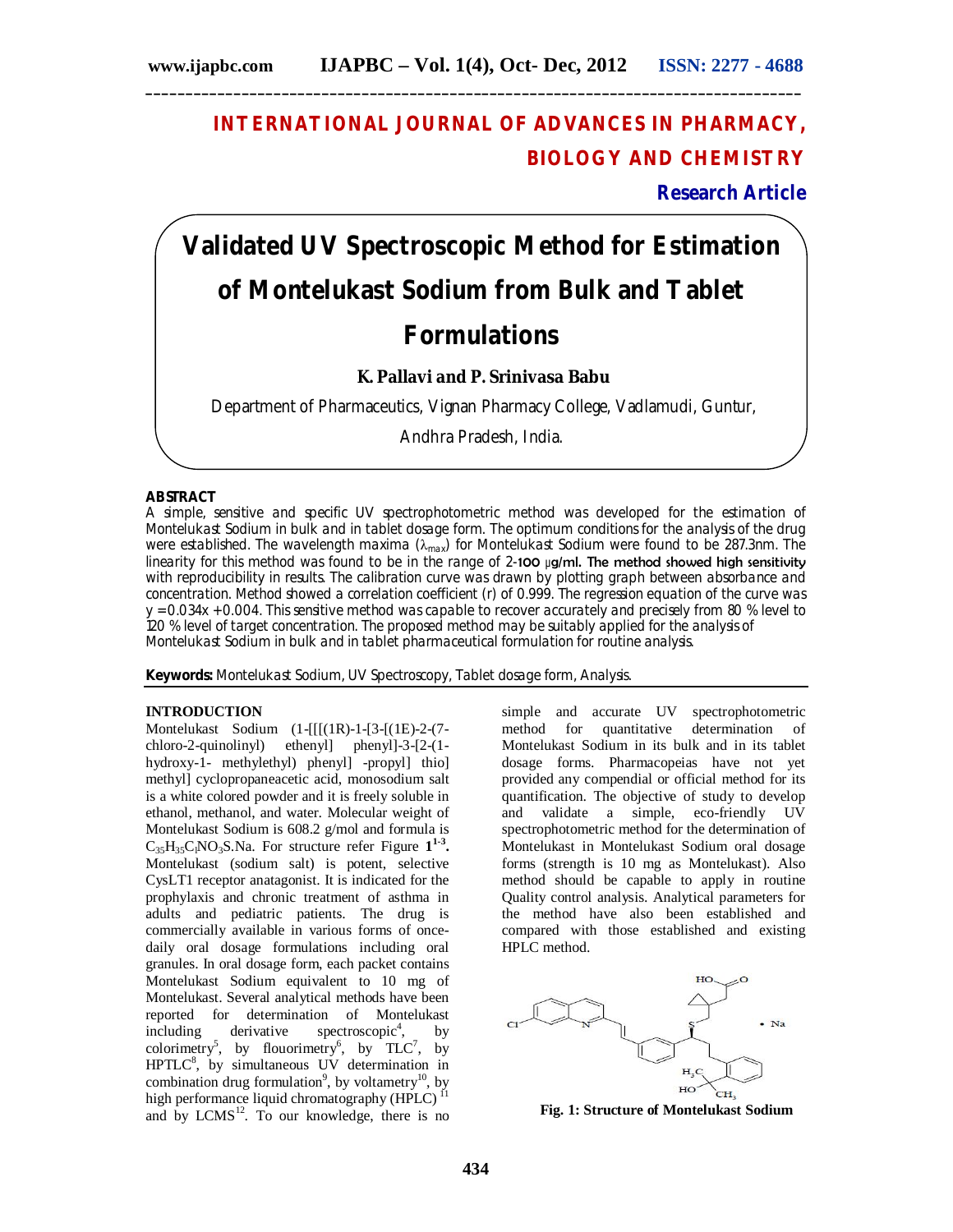# **Experimental**

# **Instrument**

Spectrophotometric determinations were carried out on 'Systronics' double beam UV-Visible spectrophotometer model (2203) with 1 cm quartz cell.

# **MATERIALS**

All the reagents used were of Anal R grade. Montelukast Sodium was a gifted sample obtained from Dr. Reddy's Laboratories Ltd., Hyderabad, India. Sodium Lauryl Sulphate (AR grade, Merck) and double distilled water were used for analysis.  $Romilast^{TM}$  (Ranbaxy Pharma) is a marketed formulation of Montelukast Sodium procured from local pharmacy.

#### **METHODS**

#### **Preparation of dilution medium**

For the preparation of dilution medium firstly 7.4 pH Phosphate buffer was prepared. The prepared buffer was sonicated for few minutes for obtaining uniform solution. Further 0.5% Sodium Lauryl Sulphate was mixed uniformly.

#### **Preparation of Standard Montelukast Sodium Solution**

About 10mg of Montelukast Sodium pure drug was weighed accurately and transferred into 10ml volumetric flask. The volume was made up to 10ml using ethanol to obtain a solution that has a concentration equal to 1 mg/ml standard solution.

## **Preparation of Montelukast Sodium Sample solution**

Randomly selected Romilast tablets were weighed initially and crushed to powder. Powder quantity equivalent to 10mg was weighed accurately and transferred to 10ml volumetric flask. Further dilutions were made using the dilution media.

#### **Procedure for construction of calibration curve**

To a series of 10ml volumetric flasks, carefully transferred aliquots of standard drug solution (0.2 to 1.0 ml, 10µg/ml) and the volume was made with the diluents. The instrument was for photometric mode and the absorbances of each solution were recorded at 287.3nm against the blank diluents. Calibration curve was constructed by taking absorbances on ordinates and concentration of the standard Montelukast Sodium on abscissa. Mean absorbance values are shown in Table 1.

#### **Procedure for Assay**

To a cleaned 10ml volumetric flask transferred a few ml of sample solution of Montelukast Sodium and the volume was made with the diluents. Absorbance of the resulting solution was recorded at 287.3nm against its corresponding blank

prepared in a similar manner except adding the substance being analyzed. The concentration of Montelukast Sodium present in the tablet dosage form was computed from its calibration curve.

## **Stability**

**\_\_\_\_\_\_\_\_\_\_\_\_\_\_\_\_\_\_\_\_\_\_\_\_\_\_\_\_\_\_\_\_\_\_\_\_\_\_\_\_\_\_\_\_\_\_\_\_\_\_\_\_\_\_\_\_\_\_\_\_\_\_\_\_\_\_\_\_\_\_\_\_\_\_\_\_\_\_\_\_\_\_**

Stability of the solutions of montelukast, used for preparing the calibration curves in the method,

was ascertained by observing for changes in the absorbance at their respective analytical respective wavelengths over a period of 24 h.

# **RESULTS AND DISCUSSION**

Linearity was observed for various concentrations ranging from  $2 - 100 \mu g/ml$  in dilution media (Table 1). Specificity and selectivity of Montelukast solutions (10 µg/ml) prepared in dilution media along with and without common excipients were checked for change in the absorbance at wavelength 287.3 nm. The optical characteristics of the proposed method were summarized in Table 2. Precision of the method was conducted for solutions containing known amounts of pure drug. Precision of the method was found to be  $1.625 \pm 0.324$  against the label claim of 10mg. The analytical results obtained from these investigations for the methods are summarized in Table 3. The accuracy of the method for the estimation of the drug in presence of various tablet excipients was investigated. Results of these determinations are included in Table 4. The Limit of detection and Limit of Quantification of montelukast by the proposed method was determined using calibration standards and shown in Table 2. The lower limit of detection (LOD) and the limit of quantification (LOQ) were found to be 1.234and 3.735 respectively. Recovery studies were performed for Montelukast drug solutions and the results were tabulated in table 5.

## **CONCLUSIONS**

Montelukast can be estimated using this method at 287.3 nm. It has the advantages of simplicity, stability, sensitivity, reproducibility and accuracy and is associated with higher sensitivity and precision. The non – interference of tablet excipients makes the method suitable for the estimation of the drug in tablets and hence can be used for routine quality control of montelukast formulations of all potencies and in forensic sciences involving the estimation of montelukast. It is recommended strongly that a bath sonicator be used when the method is being used for estimation to ensure fast and complete dissolution of the drug. Results of the above study indicate the suitability of the method to estimate montelukast in bulk as well as in dosage formulations. The developed method is comparable to any HPLC method elaborated in the literature. This may also be selected as an alternative to the existing, time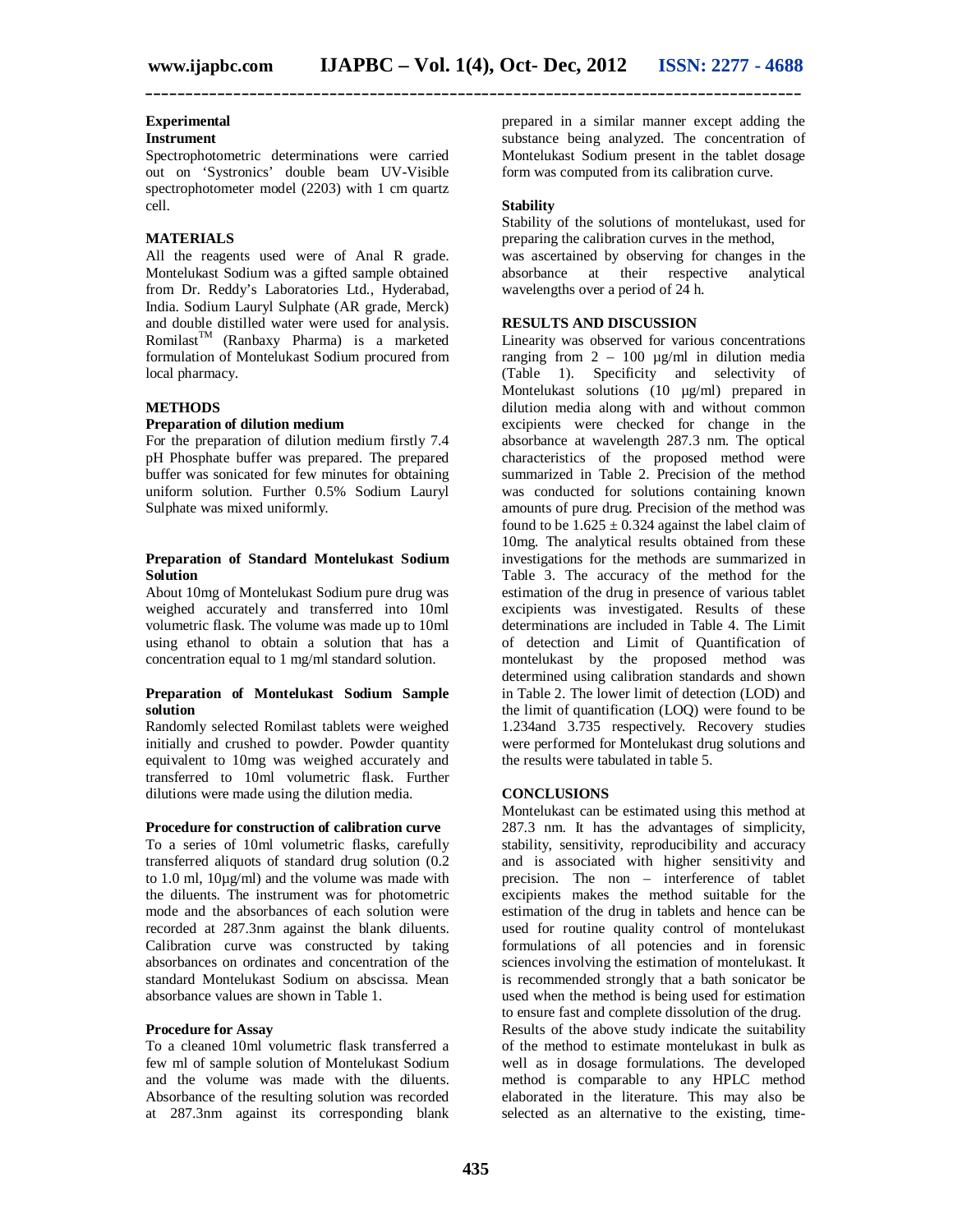consuming and dear methods like gas<br>chromatography and reversed-phase high chromatography and reversed-phase high

performance liquid chromatography (RP-HPLC).



**\_\_\_\_\_\_\_\_\_\_\_\_\_\_\_\_\_\_\_\_\_\_\_\_\_\_\_\_\_\_\_\_\_\_\_\_\_\_\_\_\_\_\_\_\_\_\_\_\_\_\_\_\_\_\_\_\_\_\_\_\_\_\_\_\_\_\_\_\_\_\_\_\_\_\_\_\_\_\_\_\_\_**

**Fig. 2: Calibration curve of Montelukast Sodium**

|  |  | Table 1: Mean absorbance values and statistical data of the |  |
|--|--|-------------------------------------------------------------|--|
|  |  | calibration curve for the estimation of montelukast         |  |

| S. No | Concentration<br>$(\mu g/ml)$ | Mean Absorbance" $\pm$ S.D |
|-------|-------------------------------|----------------------------|
|       |                               | $0.0776 \pm 0.00046$       |
|       |                               | $0.1466 \pm 0.00011$       |
|       |                               | $0.2136 \pm 0.00013$       |
|       |                               | $0.2816 \pm 0.00026$       |
|       |                               | $0.3506 \pm 0.00029$       |

\* Mean of five values

| Parameter                                   | <b>Montelukast values</b> |
|---------------------------------------------|---------------------------|
| Linearity range $(\mu g/ml)$                | $2-100\mu$ g/ml           |
| Regression equation $(Y^{\dagger})$         | $y = 0.004 + 0.034x$      |
| First regression coefficient (b)            | 0.034                     |
| Intercept (a)                               | 0.004                     |
| Standard deviation of the intercept $(S_a)$ | $1.27 * 10^{-2}$          |
| Correlation coefficient                     | 0.999                     |
| Standard error of estimation                | $3.5 * 10^{-3}$           |
| Limit of Detection (LOD)                    | 1.234                     |
| Limit of Quantification (LOO)               | 3.735                     |

**Table 2: Optical Characteristics of Proposed Method**

**\***  $Y = a + bX$  where X is the concentration of the drug in  $\mu$ g/ml and Y is the amplitude at the specified wavelength

#### **Table 3: Precision of the method (n=5)**

| Name/type of<br>the dosage | Label<br>Claim | Amount found by the<br>proposed method |               | Amount found by the<br>reference method |               |
|----------------------------|----------------|----------------------------------------|---------------|-----------------------------------------|---------------|
| form                       | (mg/tab)       | Inter day                              | Intra dav     | $Inter - dav$                           | Intra – dav   |
| <b>Tablet</b>              |                | $10.21 + 0.02$                         | $9.7 + 0.041$ | $10.01 + 0.32$                          | $9.61 + 0.12$ |

\* Romilast<sup>TM</sup> marketed Formulation